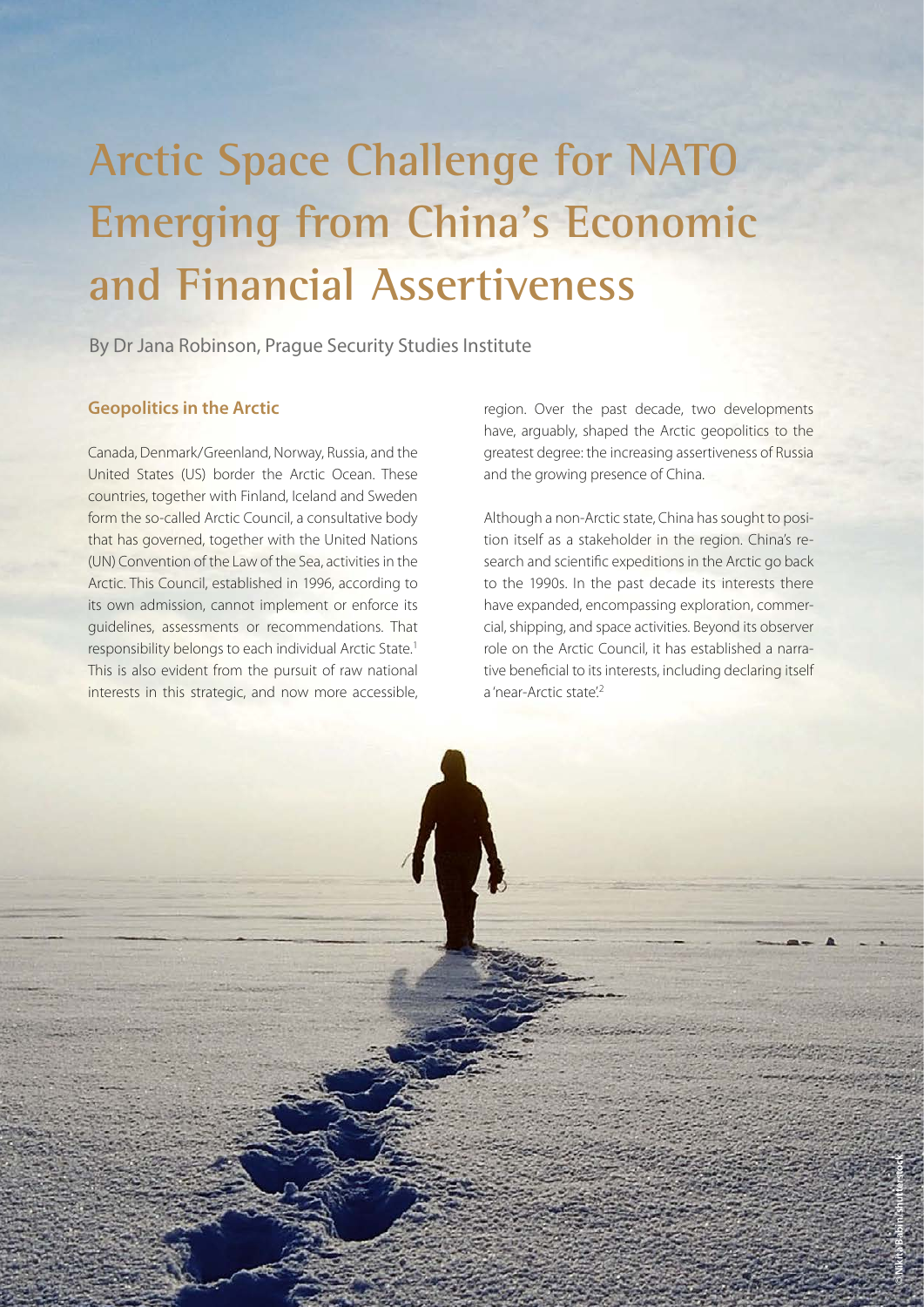# **China's Polar Extension to Silk Road**



Figure 1: Map of Belt and Road Initiative Routes.

*NOTE: As there is no landmass at the North Pole, sea ice extends all the way to the pole, making the ice subject to the most extreme oscillations between wintertime darkness and summertime sunlight. Arctic sea ice generally reaches its maximum extent each March and its minimum extent each September.*[4](#page-5-0)

#### *SOURCES:*

Large world map: Created by the Prague Security Studies Institute (PSSI) based on open source information in 2020. *Small world map: Arctic Centre, University of Lapland, Source: NSIDC, Sea Ice Extent September 2006/2017.*

In its first Arctic policy of 2018, Beijing points to the Arctic's economic and investment potential, proclaiming its desire to build a 'Polar Silk Road' integrated into its larger Belt and Road Initiative (BRI) and to ensure its freedom to operate in the region.<sup>[3](#page-5-0)</sup> Part of its initial foothold may be the largest Chinese investment in the region to date – the Yamal LNG project with Russia.

China has worked toward building bilateral relationships and provided substantial capital investment in the Arctic Council countries. Its approach has been to use soft power projection, such as emphasizing sustainability, environmental protection and scientific research. Despite this benign-sounding narrative, Norway<sup>5</sup>, Sweden, the US, and a number of other countries believe that China's expansive interest in this region is strategic and military. Among the concerns are undue political influence and/or uncontrolled transfers/theft of sensitive data and technologies.

## **Chinese Space Activities in the Arctic**

China's space activities in the region have been expanding. In December 2018, the relatively new Ministry of Natural Resources (MNR), which now oversees the Chinese Arctic and Antarctic Administration (CAA), launched the 'Arctic Environment Satellite and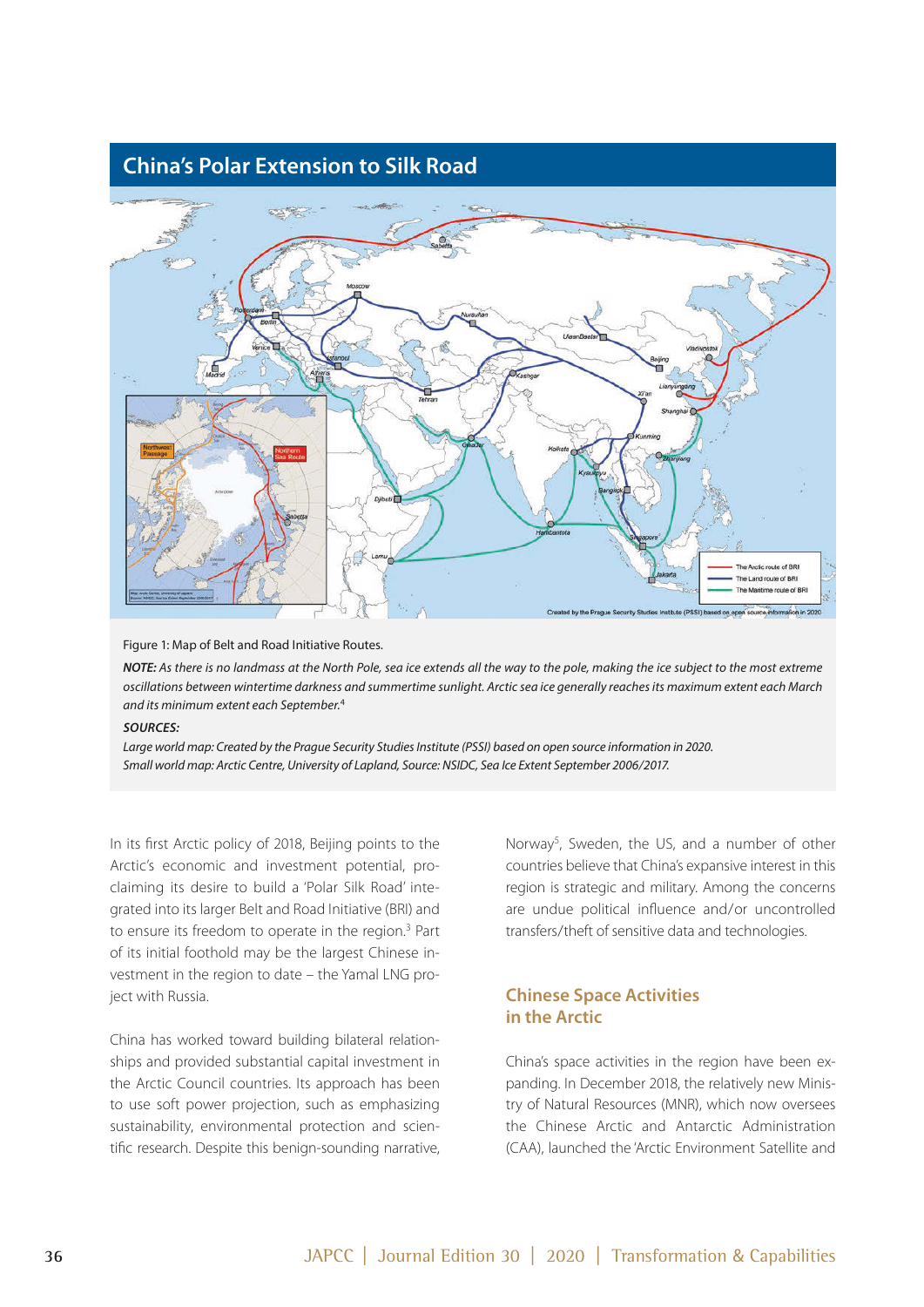

Figure 2: Map of Space Transactions in the Arctic as of June 2020. (Source: Prague Security Studies Institute)

Numerical Weather Forecasting Project'. According to MNR, it is to assist China's role in the governance of the Arctic and in the building of the Polar Silk Road.<sup>6</sup>

Expanding the global footprint of the space ground infrastructure supports China's influence and global power projection as space systems are critically dependent upon its ground segment to provide command and control of the satellites, and also serve as a gateway for mission data such as communications, intelligence, and other data.

Below is a description of Chinese transactions in the Arctic that demonstrate this effort, beyond the scope of their publicly declared vision. China currently has its stations in Kiruna (Sweden)<sup>[7](#page-5-0)</sup>, Karholl (Iceland)<sup>8</sup>, Ny-Ålesund (Svalbard)<sup>[9](#page-5-0)</sup>, and Longyearbyen (Svalbard)<sup>10</sup>, and plans to establish ones in Finland (Sodankyla)<sup>11</sup> and Greenland (Nuuk)<sup>12</sup>.

#### **Sweden**

The China Remote Sensing Satellite North Polar Ground Station (CNPGS) in Kiruna, Sweden (some 200 km north of the Arctic Circle) is run by the Institute of Remote Sensing and Digital Earth (RADI) of the Chinese Academy of Sciences (CAS) and began operations in 2017. Located at the Esrange Space Center, operated by the state-owned Swedish Space Corporation (SSC), it is the first Chinese overseas Earth observation satellite data receive station. CAS declared CNPGS in Kiruna[13](#page-5-0) to be an important part of China's Gaofen project (launched in 2010) – a global EO satel-lite network to be completed in 2020.<sup>[14](#page-5-0)</sup>

Concerns have been raised about its potential dualuse purpose. In January 2019, the Swedish Ministry of Defence's Defence Research Agency (FOI) publicly

expressed a concern that the ostensibly civilian cooperation with China could, in fact, be controlled by the PLA and used to supplement military surveillance of the Arctic region with implications for Sweden's national security.[15](#page-5-0) SSC also hosts China's ground fa-cilities in Australia<sup>16</sup> and Chile<sup>[17](#page-5-0)</sup>.

#### **Iceland**

The China-Iceland Arctic Science Observatory (CIAO) in Karholl, Iceland, is jointly operated by Polar Research Institute of China (PRIC) and the Icelandic Centre for Research (Rannis). The project was launched in 2012, based on a Memorandum of Understanding (MoU) between PRIC and Rannis, land was acquired in 2014 and construction began in 2016. The land is owned by a non-profit Aurora Observatory (AO), which would indicate that China changed its approach after the unsuccessful bid in 2011 by Chinese businessman Huang Nubo to acquire land in Iceland and in Svalbard in 2014. Originally it was envisioned that the station will serve to observe auroras, but China proposed in 2017 to upgrade the facility to also enable other types of research[.18](#page-5-0) The facility, not far from the Icelandic port town Akureyri, has been operational since October 2018[.19](#page-5-0)

The country's willingness to engage in lop-sided cooperation arrangements with China intensified after Iceland's three largest banks (with assets between them 10 times larger than the country's economy) collapsed and caused a financial crisis that lasted several years.<sup>[20](#page-5-0)</sup> They included the currency swap agreement with China of 3.5 billion RMB, concluded in 2010, and extended in 2013, between the central banks of Iceland and China.<sup>[21](#page-5-0)</sup> Iceland also became the first European country to sign a free trade agreement with China in 2013.<sup>22</sup>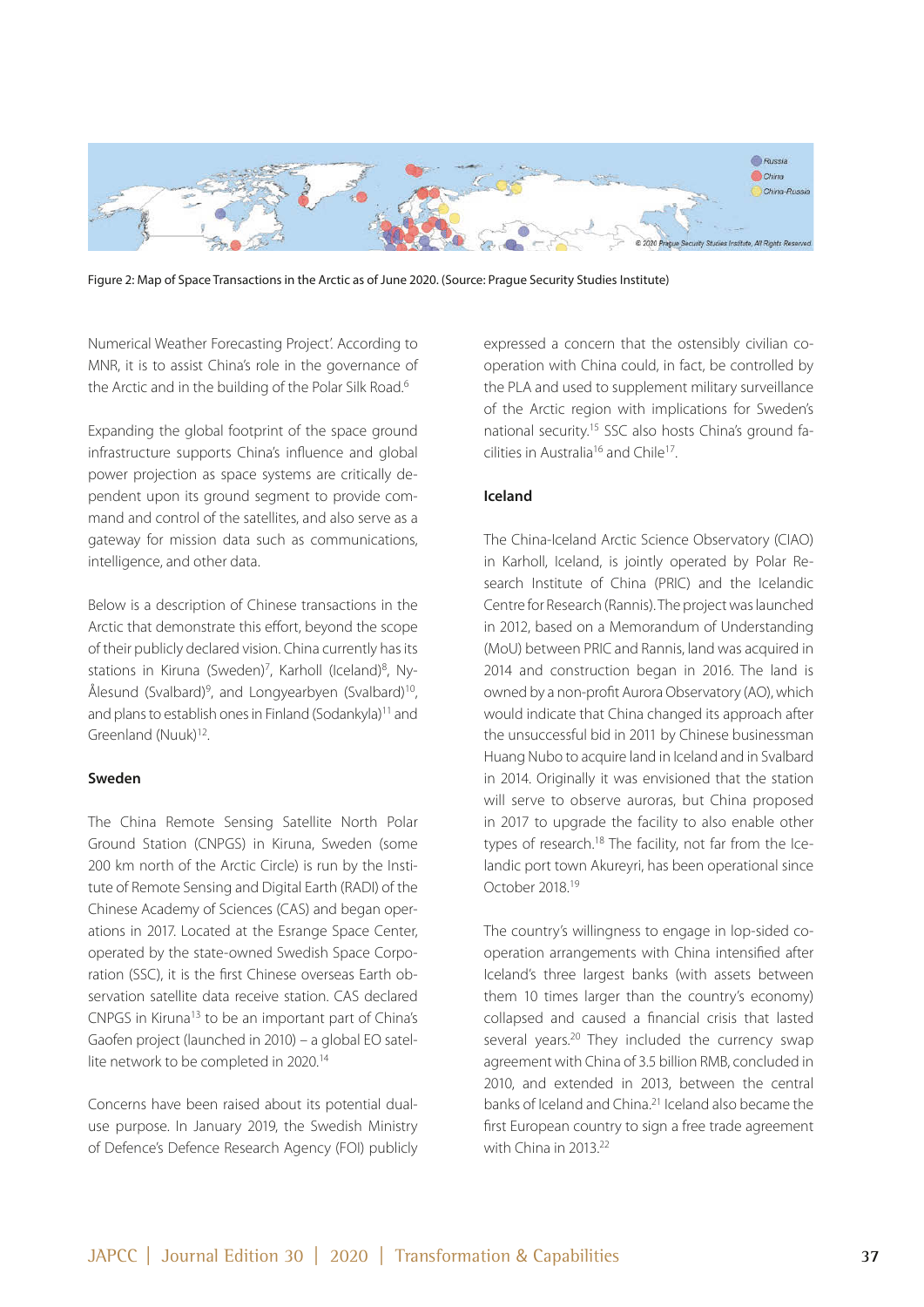

#### **Svalbard/Norway**

China's Ny-Ålesund Yellow River Station on Svalbard Island has been operating since 2004[.23](#page-5-0) Since 2017, it has been managed by PRIC. Previously, it was under the oversight of the CAA. Its building is rented from Norway's Royal Company.<sup>[24](#page-5-0)</sup> The declared purpose of the facility is to use it as an 'integral step for China to improve its understanding about the impact of climate change in the Arctic to other continents, Asia in particular'.<sup>25</sup> It has the world's largest space physics observatory and is able to accommodate 37 personnel in summer and 4 in winter (the highest occupancy of any other country with facilities there).<sup>26</sup> In September 2018, the Polar Research Institute of Hong Kong (PRIHK) established a station (known as the Bauhinia Station) in Longyearbyen, Svalbard, located about 150 km away from the Yellow River Station[.27](#page-5-0)

#### **Finland**

Chinese investment in Finland was minimal until the period of Helsinki's Chairmanship of the Arctic Council from 2017–2019, during which time China's interest spiked. Ultimately, in January 2019, the success of during President Niinisto's visit to Beijing. At that time, a comprehensive agreement was reached, calling for a China-Finland Joint Action Plan (2019–2023), which laid the groundwork for additional Chinese investment in the country going forward[.28](#page-5-0) Implementation of this action plan has included an agreement between Chinese RADI and Finnish Meteorological Institute to establish a joint Research Center for Arctic Space Observations and Data Sharing to be built in Sodankyla, Lapland[.29](#page-5-0)

#### **Greenland**

Although Greenland, to date, resisted Chinese demarches, it remains a target for Chinese investment. In 2017, rather discretely, a Chinese-funded satellite ground station and a research facility were launched in Greenland, a collaboration between a local Greenland Institute of Natural Resources and Global Change and Earth System Science Research Institute of the Beijing Normal University (BNU).<sup>30</sup>

Interestingly, in 2017, Greenland's Prime Minister planned to obtain funding from Chinese state-run banks for building three commercial airports in Greenland (costing some \$555 million), but this arrangement was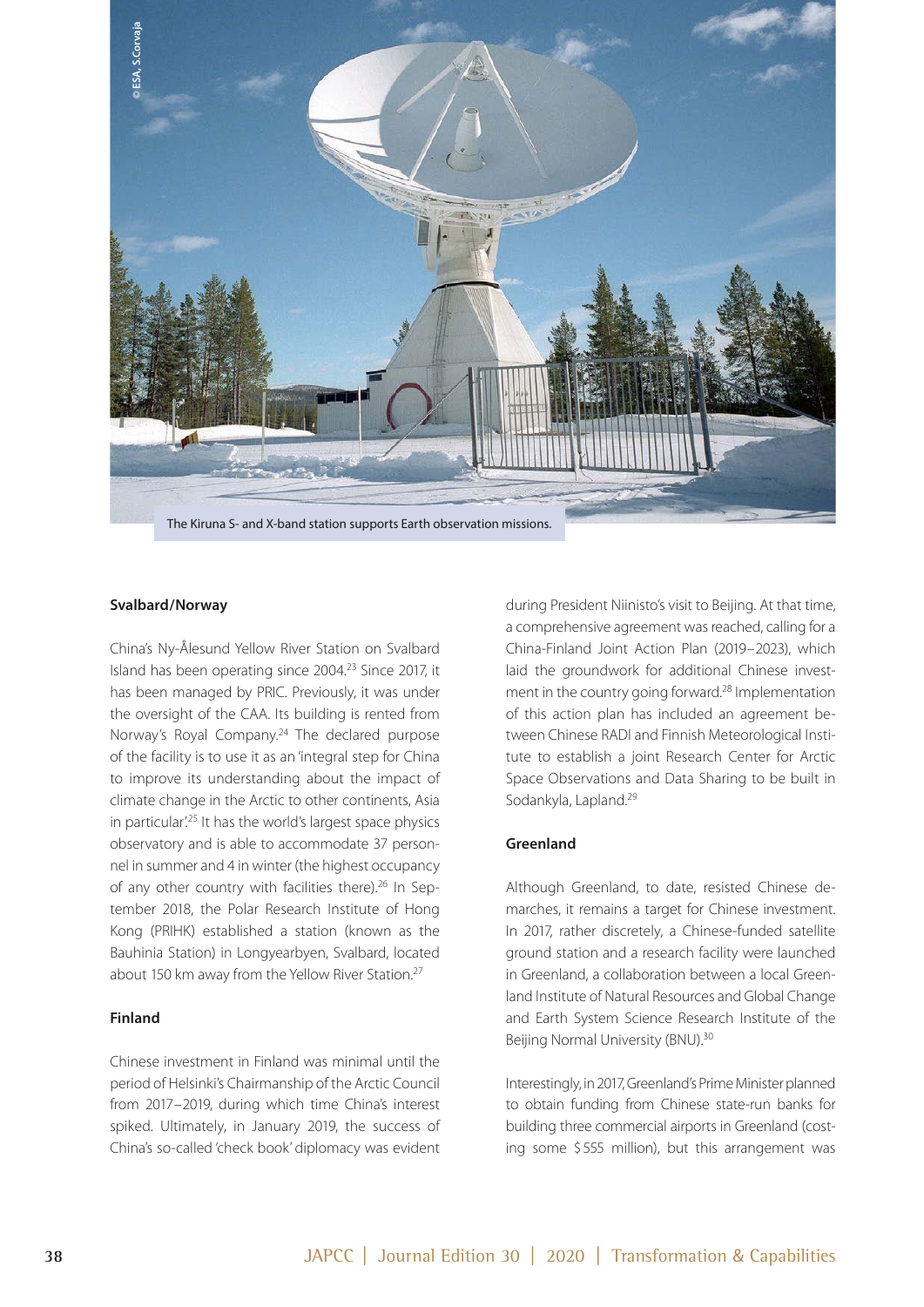terminated after concerns were expressed by Denmark and the US (which has a large military base there at Thule).<sup>[31](#page-5-0)</sup> A year earlier, in 2016, the Hong Kongbased company General Nice Ground attempted to acquire an old naval base in Greenland.<sup>[32](#page-5-0)</sup> but it was stopped by the Danish government over security concerns.[33](#page-5-0) It is important to note that Chinese companies hold a stake in uranium and rare-earth mineral (REE) mines there. In fact, Greenland is said to be emerging as one of key components of Beijing's Polar Silk Road as the country has a potential to become another major hub (beyond China) for REE mining.

#### **Key Findings**

The examples referenced in the section above demonstrate the incremental approach that China takes in the developed, democratic countries, often through seemingly innocent scientific collaboration which is then expanded beyond the original scope, including into potential military applications. This is in contrast with the offers of vertically-integrated space sector packages (partial or complete) offered by China to

developing countries, often including large-scale subsidized financing.<sup>[34](#page-5-0)</sup> Accordingly, China's broader strategic gains in the Arctic are much harder to detect and quantify (including legitimizing of its growing involvement in the region).

China's space sector activities are closely aligned with its 'Polar Silk Road' initiative, a subsidiary of the country's broader BRI, giving the country access to valuable northern latitude land and infrastructure. It is difcult to make a clear distinction between civilian and political-military activities of China in this region, but a connection has been identified between the establishment of the ground stations in the Arctic and the Chinese military.

In short, the Arctic is part of China's global space power projection (and associated economic benefits) the implications of which are not well understood today. NATO would be well-advised to understand, and carefully monitor, this risk environment, including its scale and underlying motives.  $\bullet$ 

**Copyright Notice: © 2020 Prague Security Studies Institute**